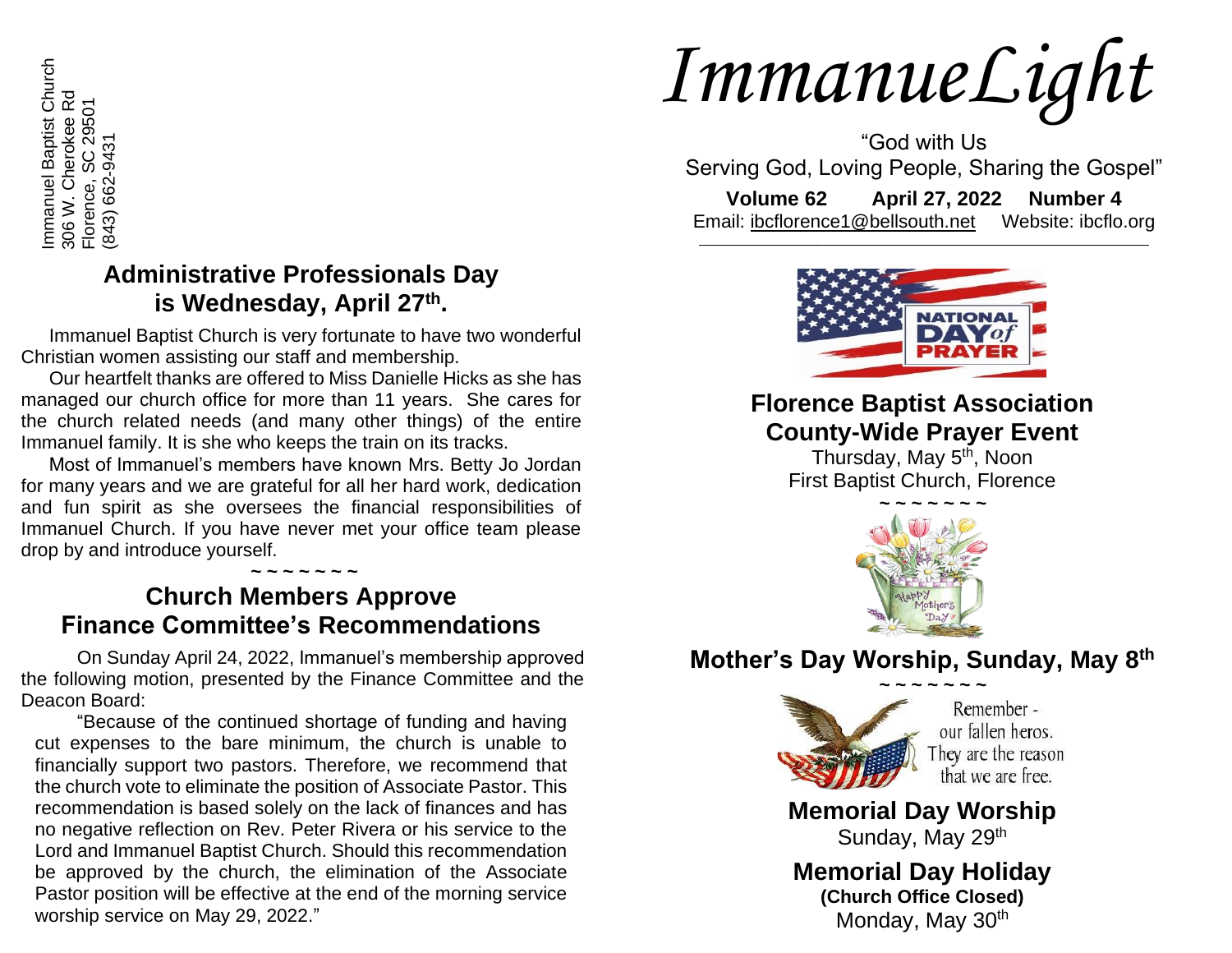

**Mr. Charles Benny Holbrooks** December 21, 1932 - April 16, 2022

**Mrs. Fannie Lee McLellan** September 13, 1923 - April 24, 2022



*"Bring ye all the tithes into the storehouse, that there may be meat in mine house, and prove me now herewith, saith the LORD of hosts* Malachi 3:10

God reminded me that it is time to bring our offerings to the table again. This year we will not do a yard sale, only our offerings. This is an effort to catch up on our current budget deficit. You are encouraged to bring your offering between May  $1<sup>st</sup>$  and  $15<sup>th</sup>$ .

On the fifteenth, we will have a short time of dedication of our offerings, as we want this to be a sacred, special part of our worship that Sunday. Please remember that these offerings are over and above our tithes and we ask that you give prayerfully as the Lord leads you.

Immanuelites always come through in times of need, and the need is great. Thank you in advance and may God richly bless you. Love and Prayers, Anita



## **Our Parking Lot Ministry Stock is Running Low!**

- 1. Toothbrush, Toothpaste & Brush Covers;
- 2. Men's and Women's Socks;
- 3. Women's Small Hairbrushes; and
- 4. Travel Size Unisex Deodorant.



**May – August 2022**

**May 1: Lynne Jackson & Samantha Allen May 8: Gene Hampton & Lisa Thompson May 15: Brenda Wilkes & Breanna Ashley May 22: Sue Lynch & Mikayla Lynch May 29: Tammy Ashley & Debbie Woodward**

June 5: Vicki Thornton & Michelle Wilkes June 12: Lynne Jackson & Samantha Allen June 19: Gene Hampton & Lisa Thompson June 26: Brenda Wilkes & Breanna Ashley

**July 3: Sue Lynch & Mikayla Lynch July 10: Tammy Ashley & Debbie Woodward July 17: Vicki Thornton & Michelle Wilkes July 24: Lynne Jackson & Samantha Allen July 31: Gene Hampton & Lisa Thompson**

August 7: Brenda Wilkes & Breanna Ashley August 14: Sue Lynch & Mikayla Lynch August 21: Tammy Ashley & Debbie Woodward August 28: Vicki Thornton & Michelle Wilkes

 Please call Mrs. Tammy Ashley or Mrs. Brenda Wilkes at 843.407.4081 if you have a scheduling conflict.



#### **Happy Birthdays**

- 1 Mrs. Diane Parrott, Miss Danielle Hicks
- 5 Mr. Ernie Lowry
- 8 Miss Michelle Wilkes
- 12 Mrs. Uldine Cox
- 13 Mrs. Joyce Dabney
- 14 Dr. Lauren Jones
- 20 Mrs. Agnes Hershberger
- 25 Mr. Michael Lynch